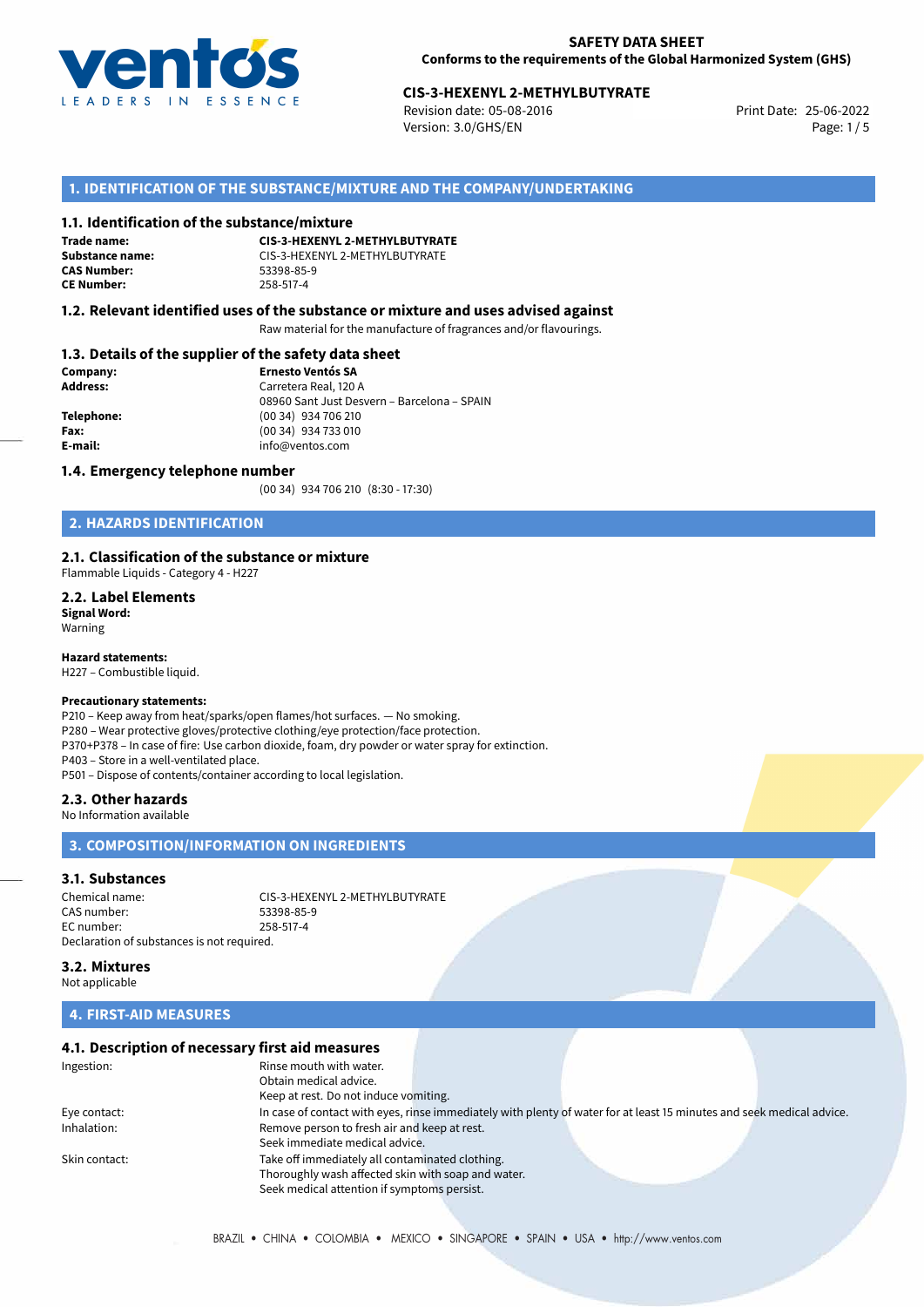

# 25-06-2022 **CIS-3-HEXENYL 2-METHYLBUTYRATE**

Revision date: 05-08-2016 Version: 3.0/GHS/EN Page: 2 / 5

## **4.2. Most important symptoms and effects, both acute and delayed**

No information available.

#### **4.3. Indication of any immediate medical attention and special treatment needed**

No information available.

# **5. FIRE-FIGHTING MEASURES**

#### **5.1. Extinguishing Media**

Water spray, carbon dioxide, dry chemical powder or appropriate foam. For safety reasons do not use full water jet.

#### **5.2. Special hazards arising from the substance or mixture**

Known or Anticipated Hazardous Products of Combustion: Emits toxic fumes under fire conditions.

#### **5.3. Advice for firefighters**

High temperatures can lead to high pressures inside closed containers. Avoid inhalation of vapors that are created. Use appropriate respiratory protection. Do not allow spillage of fire to be poured into drains or watercourses. Wear self-contained breathing apparatus and protective clothing.

## **6. ACCIDENTAL RELEASE MEASURES**

#### **6.1. Personal precautions, protective equipment and emergency procedures**

Evacuate surronding areas. Ensure adequate ventilation. Keep unnecessary and unprotected personnel from entering. Do not breathe vapor/spray. Avoid contact with skin and eyes. Information regarding personal protective measures: see section 8.

#### **6.2. Environmental precautions**

To avoid possible contamination of the environment, do not discharge into any drains, surface waters or groundwaters.

#### **6.3. Methods and materials for containment and cleaning up**

Cover with an inert, inorganic, non-combustible absorbent material (e.g. dry-lime, sand, soda ash). Place in covered containers using non-sparking tools and transport outdoors. Avoid open flames or sources of ignition (e.g. pilot lights on gas hot water heater). Ventilate area and wash spill site after material pickup is complete.

#### **6.4. Reference to other sections**

Information regarding exposure controls, personal protection and disposal considerations can be found in sections 8 and 13.

## **7. HANDLING AND STORAGE**

## **7.1. Precautions for safe handling**

Do not store or handle this material near food or drinking water. Do not smoke. Avoid contact with the eyes, skin and clothing. Wear protective clothing and use glasses. Observe the rules of safety and hygiene at work. Keep in the original container or an alternative made from a compatible material.

## **7.2. Conditions for safe storage, including any incompatibilities**

Store in tightly closed and preferably full containers in a cool, dry and ventilated area, protected from light. Keep away from sources of ignition (e.g. hot surfaces, sparks, flame and static discharges). Keep away from incompatible materials (see section 10).

## **7.3. Specific end use(s)**

No information available.

## **8. EXPOSURE CONTROLS AND PERSONAL PROTECTION**

## **8.1. Control parameters**

Components with occupational exposure limits: None known.

#### **8.2. Exposure controls**

Measures should be taken to prevent materials from being splashed into the body. Provide adequate ventilation, according to the conditions of use. Use a mechanical exhaust if required.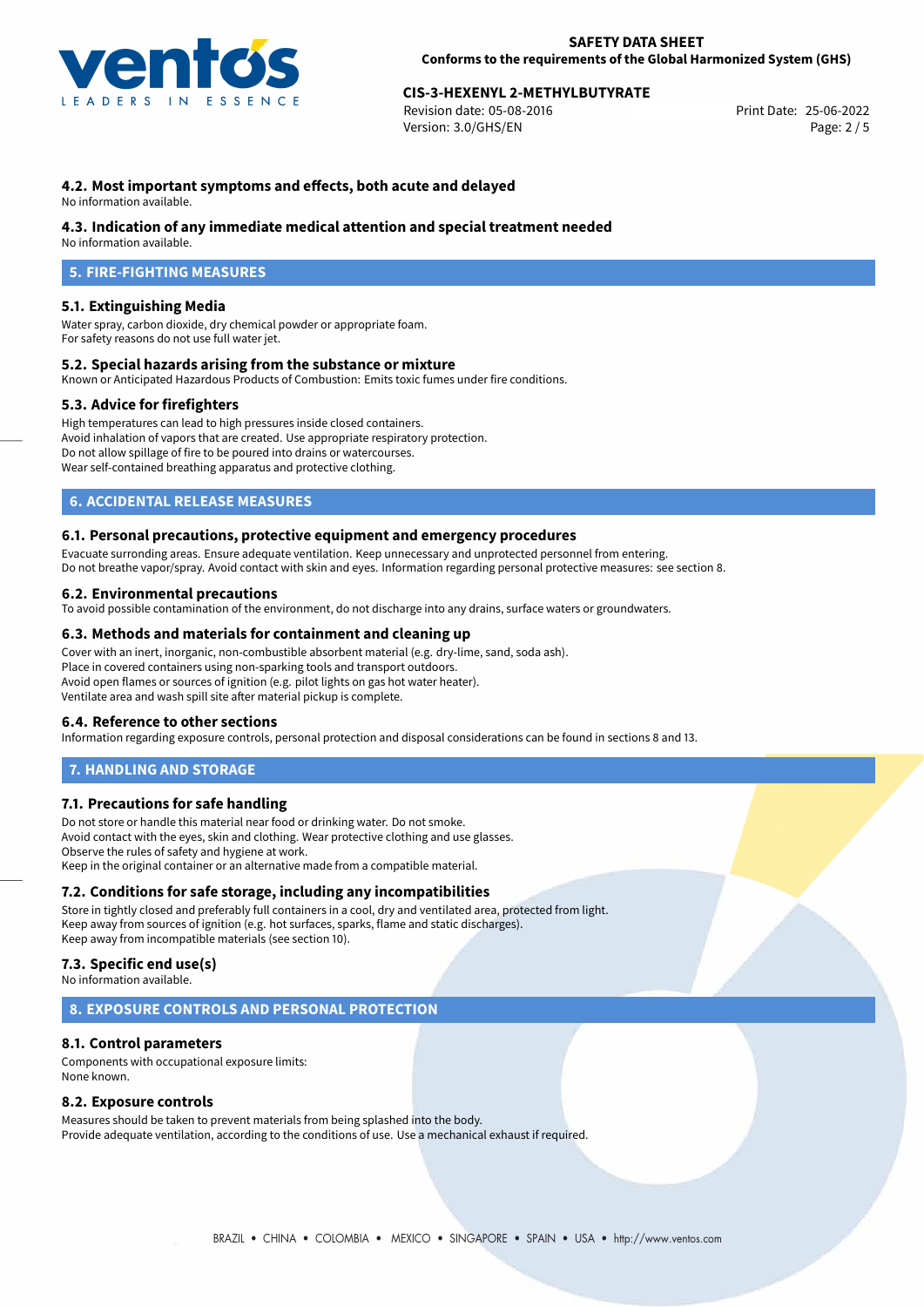

# 25-06-2022 **CIS-3-HEXENYL 2-METHYLBUTYRATE**

Revision date: 05-08-2016 Version: 3.0/GHS/EN Page: 3 / 5

## **8.3. Individual protection measures, such as personal protective equipment**

Eye/Face protection: Chemical safety goggles are recommended. Wash contaminated goggles before reuse. Chemical-resistant gloves are recommended. Wash contaminated gloves before reuse. Body protection: Personal protective equipment for the body should be selected based on the task being performed and the risks involved. Respiratory Protection: In case of insufficient ventilation, use suitable respiratory equipment. Environmental exposure controls: Emissions from ventilation or process equipment should be checked to ensure they comply with environmental protection legislation. In some cases, filters or engineering modifications to the process equipment will be necessary to reduce emissions to acceptable levels.

# **9. PHYSICAL AND CHEMICAL PROPERTIES**

#### **9.1. Information on basic physical and chemical properties**

| Appearance:                            | Liquid                         |
|----------------------------------------|--------------------------------|
| Colour:                                | Conforms to standard           |
| Odour:                                 | Conforms to standard           |
| Odour theshold:                        | Not determined                 |
| pH:                                    | Not determined                 |
| Melting point/freezing point:          | Not determined                 |
| Boling point/boiling range:            | $193^{\circ}$ C                |
| Flash point:                           | 88 °C                          |
| Evaporation rate:                      | Not determined                 |
| Flammability:                          | Not determined                 |
| Lower flammability/Explosive limit:    | Not determined                 |
| Upper flammability/Explosive limit:    | Not determined                 |
| Vapour pressure:                       | $0,106$ mmHg (25 $^{\circ}$ C) |
| Vapour Density:                        | Not determined                 |
| Density:                               | $0,878-0,888$ g/mL (20°C)      |
| Relative density:                      | $0,878 - 0,888$ (20°C)         |
| Water solubility:                      | <b>INSOLUBLE IN WATER</b>      |
| Solubility in other solvents:          | Not determined                 |
| Partition coefficient n-octanol/water: | Not determined                 |
| Auto-ignition temperature:             | Not determined                 |
| Decomposition temperature:             | Not determined                 |
| Viscosity, dynamic:                    | Not determined                 |
| Viscosity, kinematic:                  | Not determined                 |
| Explosive properties:                  | Not determined                 |
| Oxidising properties:                  | Not determined                 |

## **10. STABILITY AND REACTIVITY**

#### **10.1. Reactivity**

No hazardous reactions if stored and handled as prescribed/indicated.

## **10.2. Chemical stability**

The product is stable if stored and handled as prescribed/indicated.

## **10.3. Possibility of hazardous reactions**

No hazardous reactions if stored and handled as prescribed/indicated.

#### **10.4. Conditions to Avoid**

Conditions to Avoid: Excessive heat, flame or other ignition sources.

#### **10.5. Incompatible materials**

Avoid contact with strong acids and bases and oxidizing agents.

#### **10.6. Hazardous decomposition products**

During combustion may form carbon monoxide and unidentified organic compounds.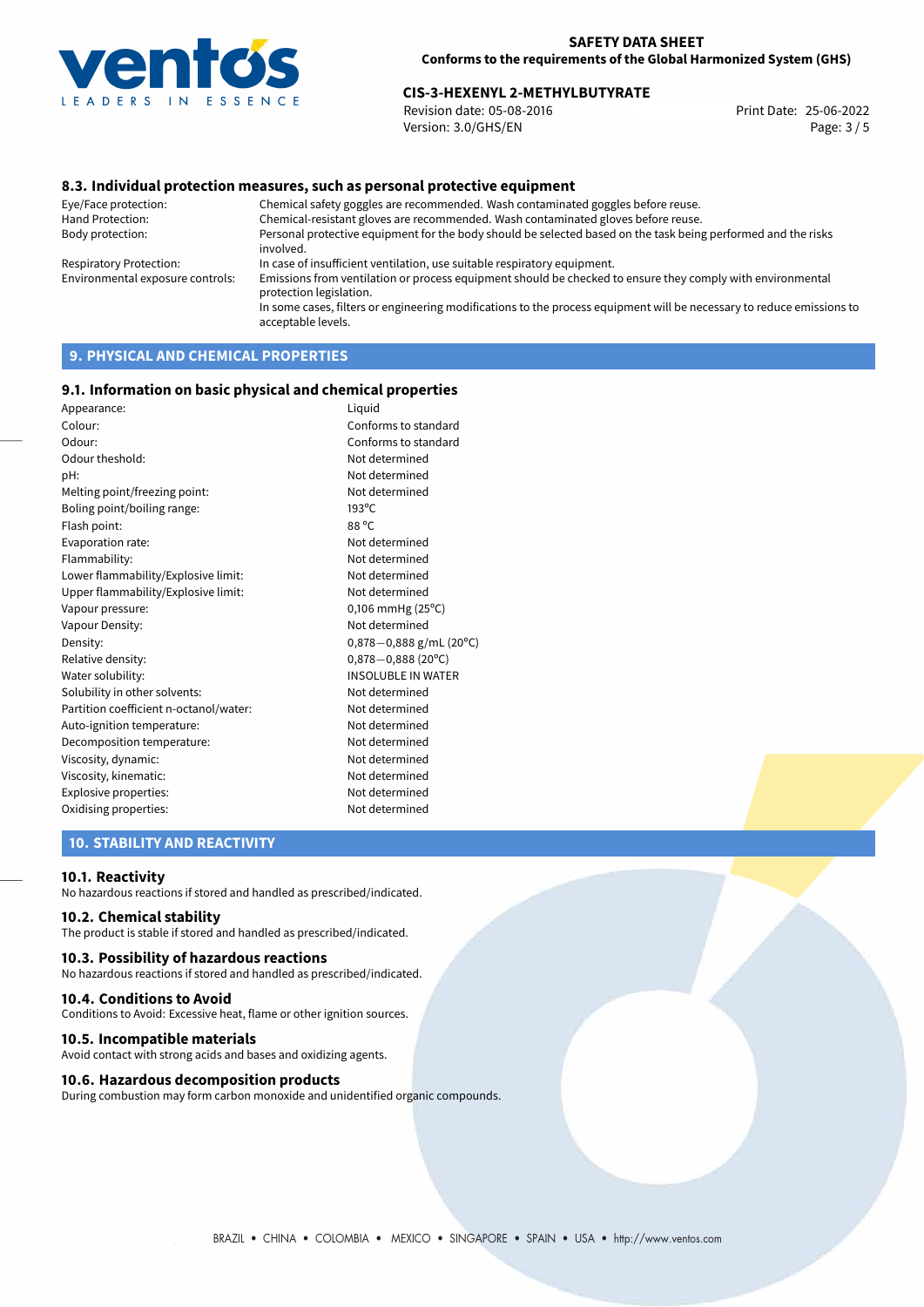

# 25-06-2022 **CIS-3-HEXENYL 2-METHYLBUTYRATE**

Revision date: 05-08-2016 Version: 3.0/GHS/EN Page: 4 / 5

# **11. TOXICOLOGICAL INFORMATION**

| Acute toxicity                    | Based on the data available, the criteria for classification are not met. |
|-----------------------------------|---------------------------------------------------------------------------|
| <b>Skin corrosion/irritation</b>  | Based on the data available, the criteria for classification are not met. |
| Serious eye damage/irritation     | Based on the data available, the criteria for classification are not met. |
| Respiratory or skin sensitisation | Based on the data available, the criteria for classification are not met. |
| Germ cell mutagenicity            | Based on the data available, the criteria for classification are not met. |
| <b>Carcinogenicity</b>            | Based on the data available, the criteria for classification are not met. |
| Reproductive toxicity             | Based on the data available, the criteria for classification are not met. |
| <b>STOT-single exposure</b>       | Based on the data available, the criteria for classification are not met. |
| <b>STOT-repeated exposure</b>     | Based on the data available, the criteria for classification are not met. |
| <b>Aspiration hazard</b>          | Based on the data available, the criteria for classification are not met. |

# **12. ECOLOGICAL INFORMATION**

## **12.1. Toxicity**

**Assessment:**

Based on the data available, the criteria for classification are not met. **Experimental/calculated data:** No information available.

# **12.2. Degradability**

No information available.

#### **12.3. Bioaccumulative potential**

No information available.

## **12.4. Soil mobility**

No information available.

## **12.5. Other adverse effects**

See also sections 6, 7, 13 and 15 Do not allow to get into waste water or waterways.

## **13. DISPOSAL CONSIDERATIONS**

## **13.1. Waste treatment methods**

Dispose of in accordance with national and local environmental regulations.

## **14. TRANSPORT INFORMATION**

|                                  | <b>ADR/RID/ADN</b>                | <b>IMDG</b>                       | <b>IATA-ICAO</b>                  |
|----------------------------------|-----------------------------------|-----------------------------------|-----------------------------------|
| 14.1. UN Number                  | Not classified as hazardous goods | Not classified as hazardous goods | Not classified as hazardous goods |
| 14.2. UN Proper Shipping Name    | Not applicable                    | Not applicable                    | Not applicable                    |
| 14.3. Transport Hazard Class(es) | Not applicable                    | Not applicable                    | Not applicable                    |
| 14.4. Packing Group              | Not applicable                    | Not applicable                    | Not applicable                    |
| 14.5. Environmental hazards      | No                                | <b>No</b>                         | No                                |
| <b>Additional information</b>    |                                   |                                   |                                   |

## **14.6 Special precautions for user**

None known

#### **14.7. Transport in bulk according to Annex II of MARPOL 73/78 and the IBC Code**

No information available

# **15. REGULATORY INFORMATION**

#### **15.1. Safety, health and environmental regulations/legislation specific for the substance or mixture** No information available

# **16. OTHER INFORMATION**

**Full text of the R-phrases, hazard statements and precautionary statements mentioned in section 3:** No information available